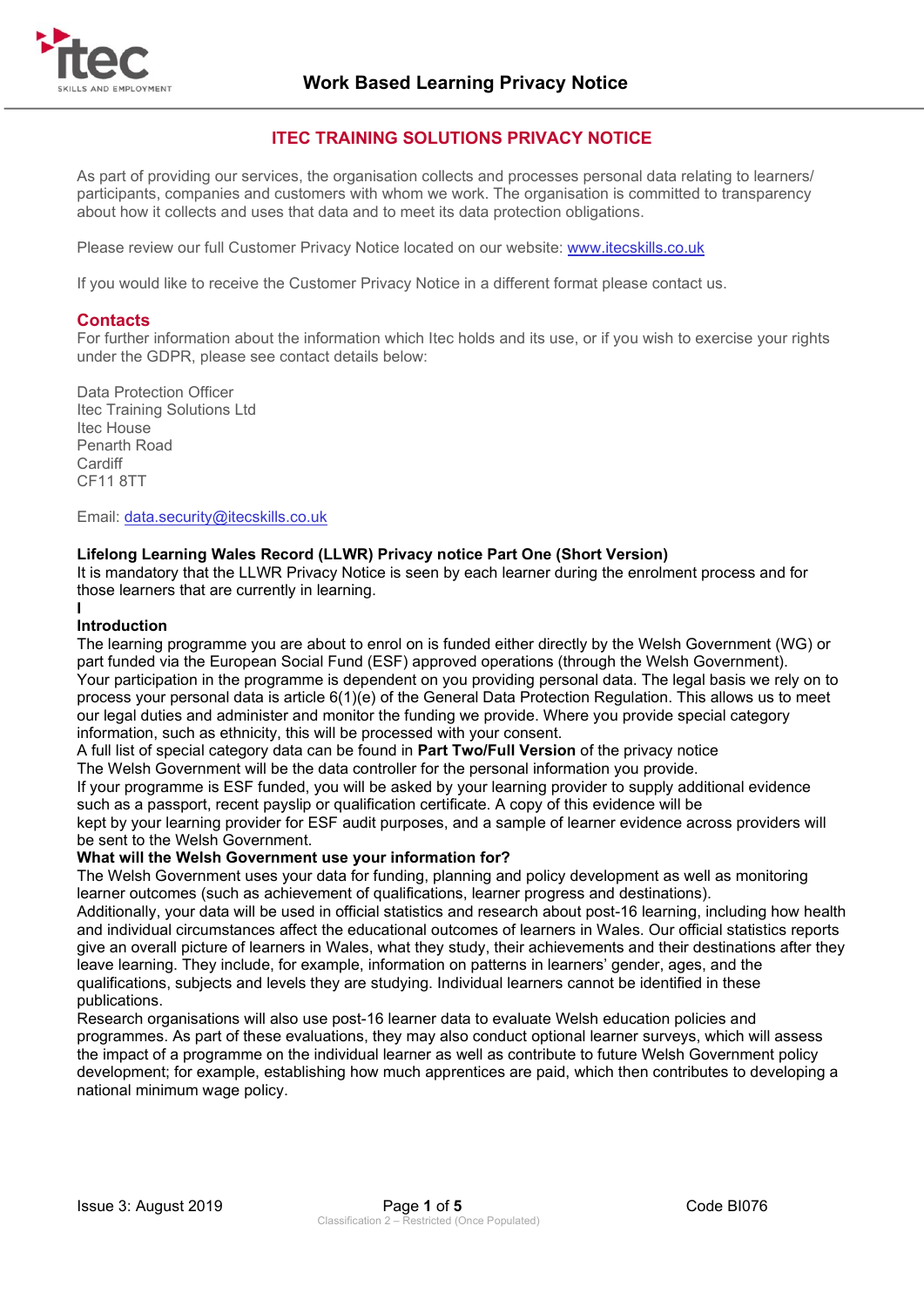

# **Work Based Learning Privacy Notice**

In order for the Welsh Government to evaluate the impact of its programmes on certain groups of learners, we will link your data with other educational records we hold, such as the Pupil Level Annual Schools Census, Welsh Examinations Database and Higher Education Statistics Authority. We use this linked data to help us understand the progress and outcomes of learners in Wales, to inform our research, performance measures and statistical publications. We may also share this linked data with researchers and with our partners, including Estyn and Qualifications Wales, to help them carry out their own data analysis to inform inspections and reviews. Individual learners cannot be identified in the linked data we share with our partners.

For a more detailed list of how your data is used, please refer to Part Two/Full Version of this privacy notice or **click here.** 

# **Who the Welsh Government shares your data with and why**

Please **click here** or go to **https://gov.wales/lifelong-learning-wales-record-privacy-notice-2019**  for the Part Two/Full Version of the privacy notice for a complete explanation of who we share your data with and why.

# **Your rights and choices under the General Data Protection Regulation (GDPR) include:**

- □ access to the personal data the Welsh Government holds on you
- $\Box$  requiring the Welsh Government to rectify inaccuracies in that data
- $\Box$  objecting to processing on grounds relating to your particular situation (in some circumstances)
- $\Box$  restricting processing (in some circumstances)
- □ having your data erased (in certain circumstances)

 $\Box$  lodging a complaint with the Information Commissioner's office (ICO) who is the independent regulator for data protection

| How long will the Welsh<br>Government keep your data<br>for? Data Type | <b>Data Retention Period</b>                                               | Data uses                                                                                                                                                                                                  |
|------------------------------------------------------------------------|----------------------------------------------------------------------------|------------------------------------------------------------------------------------------------------------------------------------------------------------------------------------------------------------|
| <b>Further Education and Adult</b><br>Learning                         | Your data will be deleted after 10<br>vears                                | This enables the Welsh<br>Government to analyse learner                                                                                                                                                    |
| Work Based Learning                                                    | Your data will be deleted 10 years<br>after the end of the contract period | data and create reports over a<br>period of time. These reports will                                                                                                                                       |
| <b>Welsh For Adults</b>                                                | Your data will be deleted after six<br>years                               | be used to help inform policy<br>decisions or to forecast future<br>funding. Where learning is ESF<br>funded data is kept so that it can<br>be checked and audited. The<br>timescales for keeping data are |

Your data will be kept for a longer period for statistical and research purposes.

# **Contacts**

For further information about the information which the Welsh Government holds and its use, or if you wish to exercise your rights under the GDPR, please write to us using the details below:

Data Protection Officer Welsh Government Cathays Park **Cardiff** CF10 3NQ Email**: dataprotectionofficer@gov.wales**  To contact the Information Commissioner's Office, please see details below: Wycliffe House Water Lane Wilmslow **Cheshire** SK9 5AF 029 2067 8400 (Wales helpline) or 0303 123 1113 (UK helpline) Website: **Home | ICO** 

# **Notifications of changes**

This Privacy notice was last updated on 07 August 2019 and we keep it under regular review to make sure it is up to date and accurate. We will always notify you of changes to the use of your data via this Privacy notice and your provider. All of the Welsh Government's processing will comply with data protection legislation.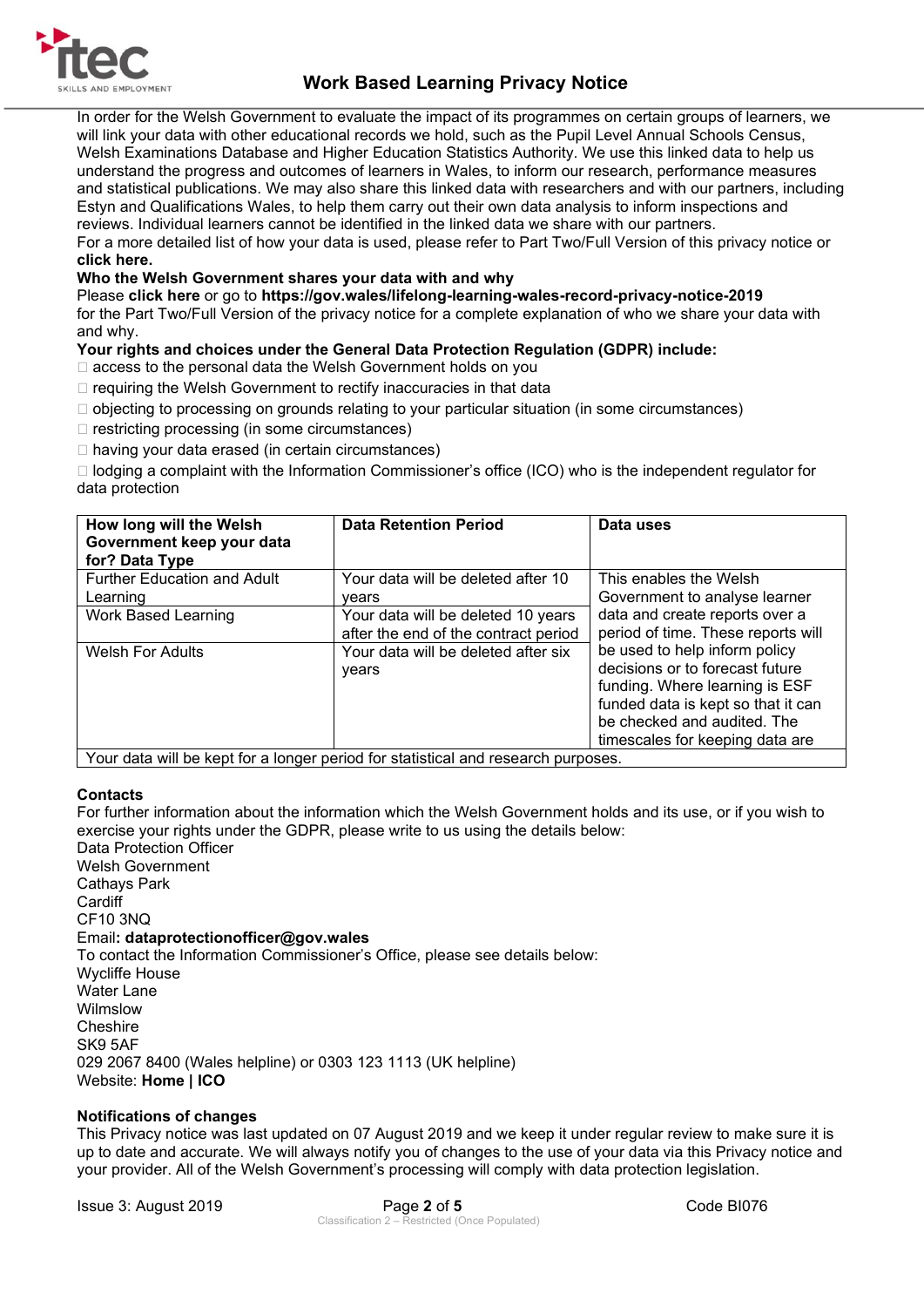

# **Work Based Learning Privacy Notice**

If you prefer not to supply your special category data at any time, you must contact your learning provider who will update your record.

# **https://gov.wales/lifelong-learning-wales-record-privacy-notice-2019**

### **Lifelong Learning Wales Record (LLWR) Privacy notice Part Two (Full Version)**

It is mandatory that the LLWR Privacy Notice is seen by each learner during the enrolment process and for those learners that are currently in learning

#### **What personal information about you is collected and used by the Welsh Government?**

Personal data is collected by providers about you and sent to the Welsh Government for the LLWR, the data collection system for Further Education, Work Based Learning, Adult Learning and Welsh for Adults. As defined in the General Data Protection Regulation, your personal data is your:

- Unique learner identifier (created by the Welsh Government)
- Learner Identifier number (created by your learning provider)
- Surname
- Forename(s)
- Address
- Postcode
- Telephone number
- National Insurance Number
- Gender
- Surname at 16
- Date of birth
- National identity
- The last school you attended
- The year you left school
- A unique learner number (created by the Learning Records Service)
- Whether you are a migrant worker
- Learning Difficulty or Disability indicator
- Postcode (at start of learning programme)

The Welsh Government also processes special category data on learners':

- Ethnicity
- Disability type
- Health condition

Providing this data is optional.

Please see **Annexe A** for a list of the non-personal data fields Welsh Government collect

# **How will your data by used by the Welsh Government internally?**

 $\Box$  In evaluations of programmes and projects, to inform decision on future policies for post 16 learning.

□ To measure the outcomes of post-16 learning, including learners' achievement of qualifications, progress and destinations.

□ To allocate and monitor funding of post-16 learning, including learning which is jointly funded by European Social Fund approved operations.

 $\Box$  By Welsh Government auditors, who check data on a monthly basis to ensure that work based learning providers are delivering what's outlined in their contract or funding agreement with the Welsh Government.

□ To promote equality and diversity on post-16 learning across Wales, to help ensure that we comply with the Equality Act 2010.

□ To produce anonymous official statistics on post-16 learning in Wales

### **How will your data be used by the Welsh Government and by whom externally?**

□ The Welsh Government links your data internally and with external government bodies such as the **Department for Work and Pensions,** to evaluate the impact of learning programmes such as apprenticeships By **research companies commissioned by the Welsh Government** to undertake evaluations of programmes such as Apprenticeships and Traineeships. This may include contacting learners past and present to take part in surveys, although you will always have the option to take part or not in the survey if contacted.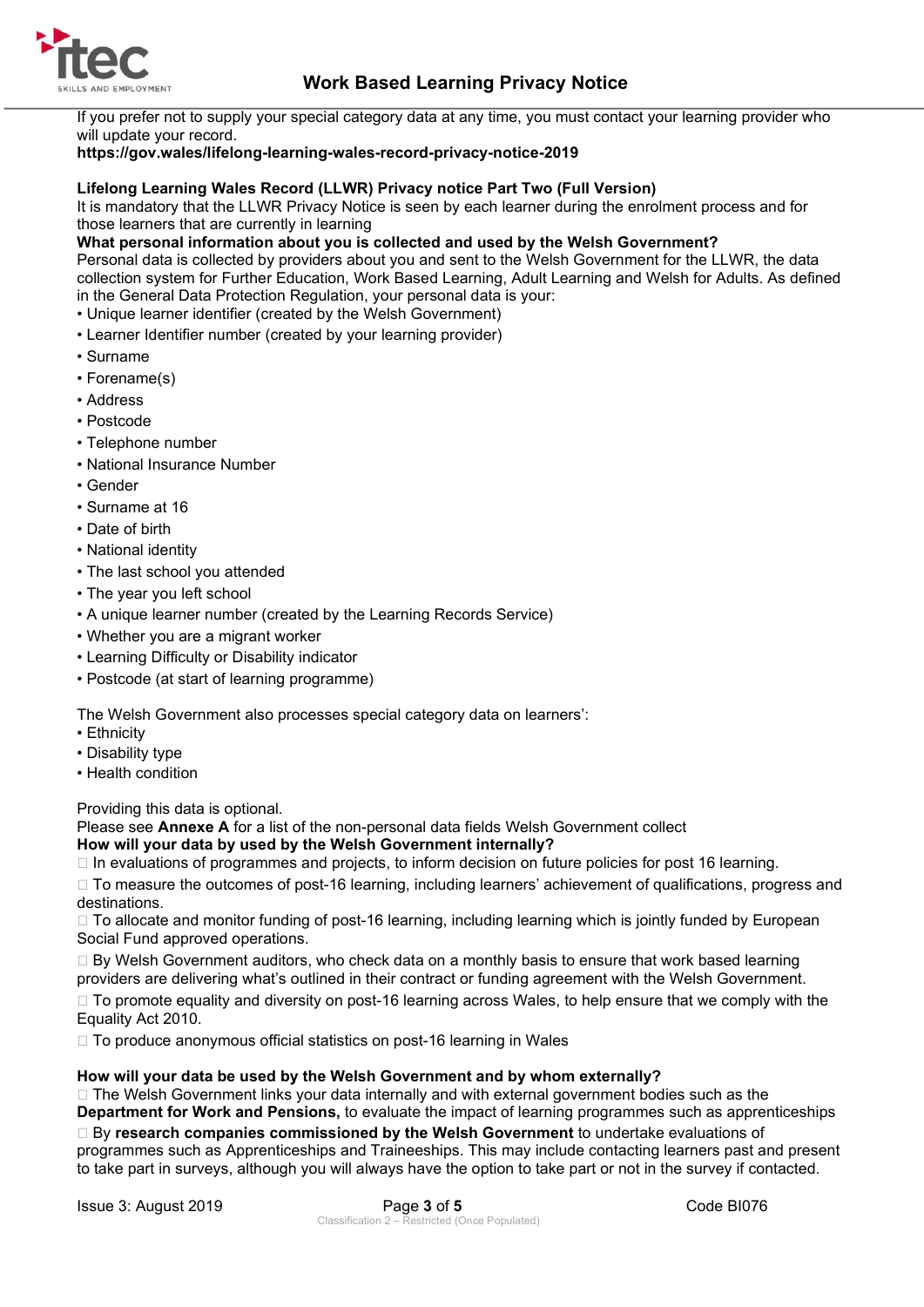

 By the **Office for National Statistics (ONS)**, to publish aggregate statistics related to the economy, population and society at UK, Wales, and local levels. These statistics will be published in a manner that ensures it is not possible to identify individuals. The ONS will also use the data to undertake research, or to make de-identified data available to approved researchers (as defined in the Digital Economy Act), through their secure research environment. These research projects may involve linking data to other data sources to help understand the interaction between the education system and other issues such as health, well-being or the economy. Again the research will be undertaken in a manner that includes checks being carried out to make sure that identities are not revealed by the results of the analysis.

 By **NHS Wales Informatics Service (NWIS)**, who will work with a Secure Research Environment, to link your data with other anonymised information about you which is available to the Welsh Government, the NHS and other public organisation, making sure that identities are not revealed by the results of the analysis.

 By **Swansea University,** a Secure Research Environment where research can be done using anonymised information and where checks are carried out to make sure that identities are not revealed by the results of the analysis. Your name, address and postcode will remain separate from your data at all times and will not be available in the Secure Research Environment. The information is used for statistical and research purposes only. An example of the key research questions that are answered by this work is how health and individual circumstances affect the educational attainment of learners in Wales.

 By **Qualifications Wales** to undertake analysis of learner numbers at qualification and sector levels, to help inform sector reviews of qualifications. https://www.qualificationswales.org/english/.

 By **Estyn**. Learner number data is analysed and used by Estyn inspectors as part of their inspections of learning undertaken in further education institutions, work-based learning providers, and adult learning providers. https://www.estyn.gov.wales/language

 By the **UK Government Department for Education,** to link learner records to employment, earnings and benefits records held by the Department for Work and Pensions, in order to identify and analyse the destinations of learners into further learning and/or employment once they have left

learning.https://www.gov.uk/government/organisations/department-for-work-pensions/about/personalinformation-charter.

 By **IFF Research** who undertake research surveys to provide an up to date picture of the pay of the apprentice population in the Wales and across Great Britain and to assist with the development and monitoring of apprenticeship and national minimum wage policy. http://www.iffresearch.com/.

 By **KPMG, PwC, BTP Associates Ltd, Mazars** and **RSM Uk**, auditors of further education funding who ensure the Welsh Government can assess whether data returned by institutions are a reliable basis for making funding decisions. https://home.kpmg/uk/en/home.html https://www.pwc.com http://btpassoc.co.uk https://www.mazars.co.uk https://www.rsmuk.com/

 By **Careers Wales** to meet its objective of providing support to specific groups of individuals who are at a high risk of becoming disengaged from education, employment and training.

To achieve this, LLWR data will be used to match to existing active Careers Wales client records. This means that some of the non-personal information provided to Careers Wales will be available to Careers Wales on a day-to-day basis. This will include course information, start date etc; Details of how Careers will use your information can be found in their privacy notice. http://www.careerswales.com/server.php?show=nav.7581 \* The processing of personal data in such a way that the data can no longer be attributed to a specific learner without the use of additional information.

The following third party contractors carry out data matching and analysis on behalf of the Welsh Government: **London Economics Ltd** matches together the same learners that appear in separate educational datasets (the Pupil Level Annual Schools Census, Welsh Examinations Database, Post-16 Collection and Higher Education Statistics Authority data) which in turn is used by Welsh Government to understand learners' progress through the education system, and their destinations once they leave learning. https://lond1conomics.co.uk/

 **FFT Education Ltd** - LLWR and Welsh Examinations Database data is linked and used to calculate value added measures, as part of Welsh Government's post-16 performance measures. https://fft.org.uk

The sharing of learner data with third party contractors is always governed by strict requirements of confidentiality and security, and contractors carrying out research and evaluations on our behalf have to comply with the Government Social Research Code.

# **Data Sharing Agreements**

The Welsh Government has a formal data sharing agreement in place whenever we share your data with a third party. Part of the agreement means the third party will have to sign a confidentiality agreement in relation to